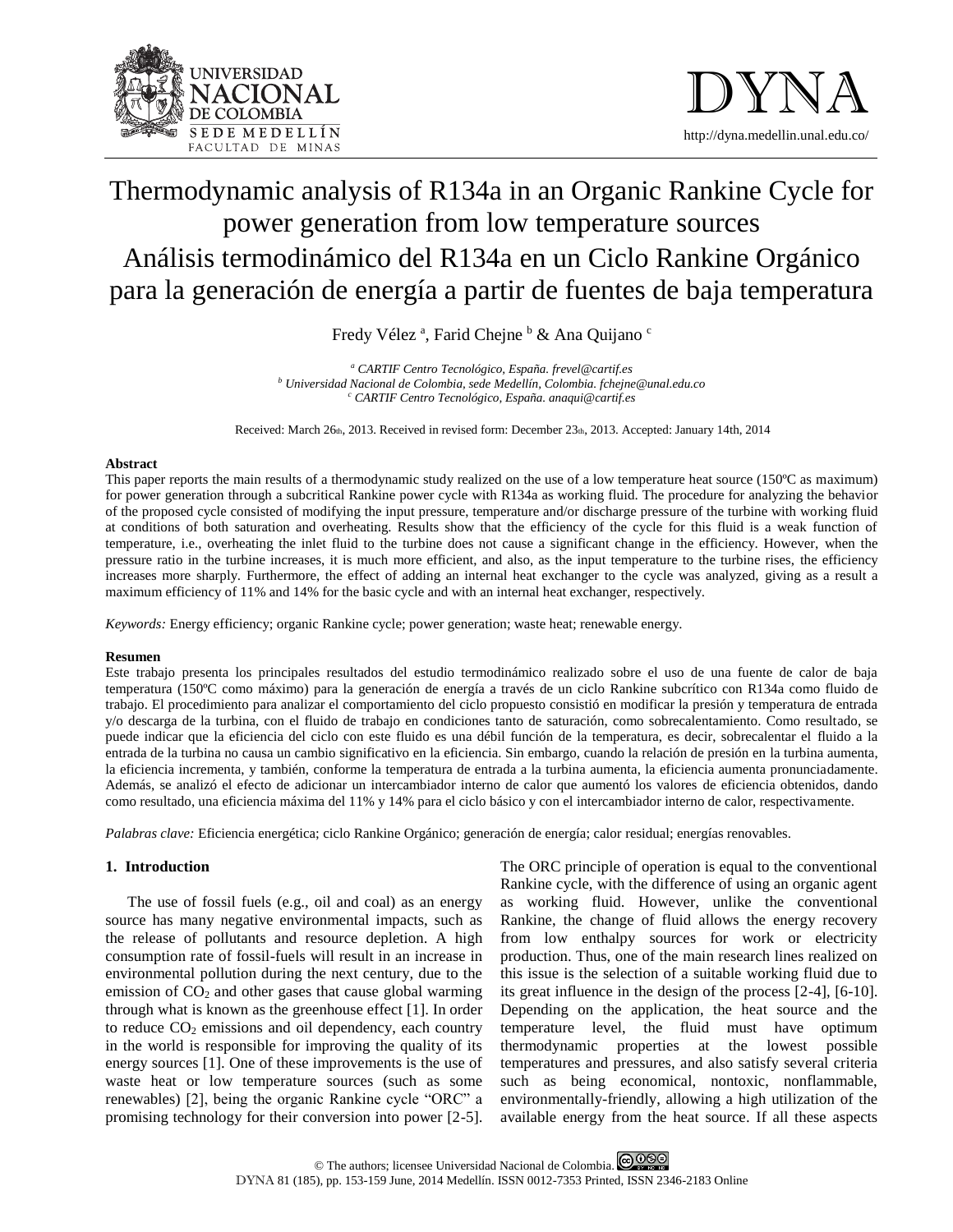are considered, a few fluids can be used [2,4-6] and therefore, after an extensive literature review, a preliminary comparison of the previous aspects and the thermodynamic performance obtainable for heat sources up to 100ºC with different fluids, R134a was chosen as working fluid. This selection has been done on the basis that R134a: is a nontoxic and nonflammable fluid (belonging to the group A1 based on ASHRAE 34) and its Ozone Depletion Potential (ODP) is zero; there is wide experience of turbomachines and heat exchangers using this fluid; R134a has a high molecular mass (chemical formula:  $CF<sub>3</sub>CH<sub>2</sub>F$ , MM=102kg/kmol), so that turbines work with low enthalpy drops and low mechanical stresses; it has a temperature and critical pressure of 101.1ºC and 40.6 bar, respectively, allowing its use in the temperature range of interest, and the condenser operates at a higher pressure than atmospheric, and therefore air in-leakages do not occur. Several researchers have investigated the application and performance of ORC with R134a as a working fluid. In [8], the efficiency of the ORC using benzene, ammonia, R134a, R113, R11 and R12 was analyzed, last two fluids obtaining greater efficiencies, however they are also substances of limited use [11]. An analysis of a regenerative ORC based on the parametric optimization, using R12, R123, R134a, and R717 as working fluids superheated at constant pressure was carried out in [12-13]. Results revealed that selection of a regenerative ORC during overheating using R123 as working fluid appears to be a good system for converting low-grade waste heat to power. In [14-15] a lowtemperature solar organic Rankine cycle system was designed and built with R134a as working fluid that works between 35.0ºC and 75.8ºC for reverse osmosis desalination in Greece. The results showed a system efficiency of about 7% and 4%, respectively. Other studies that have analyzed the use of R134a as working fluid in the ORC cycles for reverse osmosis desalination at an experimental level [16], and also as a theoretical manner [17-22] have presented similar efficiencies as ones previously mentioned. In this same field, [23] showed a simulation to estimate the increase in the efficiency and the energy available for desalination of an upper ORC coupled with a lower ORC with R134a, obtaining an efficiency for the latter of 4.2% and a global of 3%. Other cycles with R134a for applications for geothermal sources are reported by [24-26] and in bottoming cycles with internal combustion engine in [27]. A thermodynamic screening of 31 pure component working fluids for organic Rankine cycle is given in [4] achieving an efficiency of 7.7% with cycles that operate with R134a and temperature of 100.0ºC, whereas in [6] from the 20 fluids studied and reported, R134a was found to be the most suitable in terms of yield. Other works that have analyzed the use of R134a as working fluid in ORC cycles of low temperature have been realized by [9] and [28-31].

In view of what has been stated, there is a great interest in the use of this fluid for energy use of sources below 150ºC. However, we detected a discrepancy in the literature about the best thermodynamic conditions for its use, because while Figure 1. Schematics diagram of the process. (t) Turbine, (c) some studies like those presented in [6,12,13] do not find its Condenser, (p) Pump, (e) Evaporator, (ex) Internal Heat Exchanger.

overheating interesting, others such as [21] see a positive impact working under this condition. Therefore, this paper has been developed to show in an exhaustive manner, the effective thermodynamic difference with the use of this fluid at saturated and overheating conditions. In addition, the influence of the input temperature in the turbine (in the range of 60°C-150ºC) and therefore, the influence of the energy source on the performance and on the net specific work in a basic system and in a system with an Internal Heat Exchanger (IHX) has been studied.

The main contributions of the present paper are based on the scarcity of information and research leading to show the influence of the input temperature and pressure in the turbine (and therefore the energy source), as well as the inclusion of an IHX for the power cycle with R134a as working fluid in low temperature heat sources for power generation. The results show that the efficiency for this fluid is a weak function of temperature, i.e., overheating the inlet fluid to the turbine does not cause a significant change in the efficiency. However, when the pressure ratio in the turbine increases, much larger values of efficiency are obtained, and also, as the input temperature to the turbine rises, the efficiency increases more sharply. Furthermore, the effect of adding an IHX to the cycle was analyzed, giving as result a maximum efficiency of 11% and 14% for the basic cycle and with IHX, respectively.

# **2. Description of the power cycle**

The ORC operation principle is the same as the conventional Rankine cycle. A pump pressurizes the liquid fluid, which is injected into an evaporator (heat source) to produce a vapour that is expanded in a turbine connected to a generator. Finally, the output vapor is condensed and sucked up by the pump to start the new cycle. An IHX can be also included to make even better use of the energy from the expanded vapor, preheating the pump fluid that will enter the evaporator as it is shown in Fig. 1.

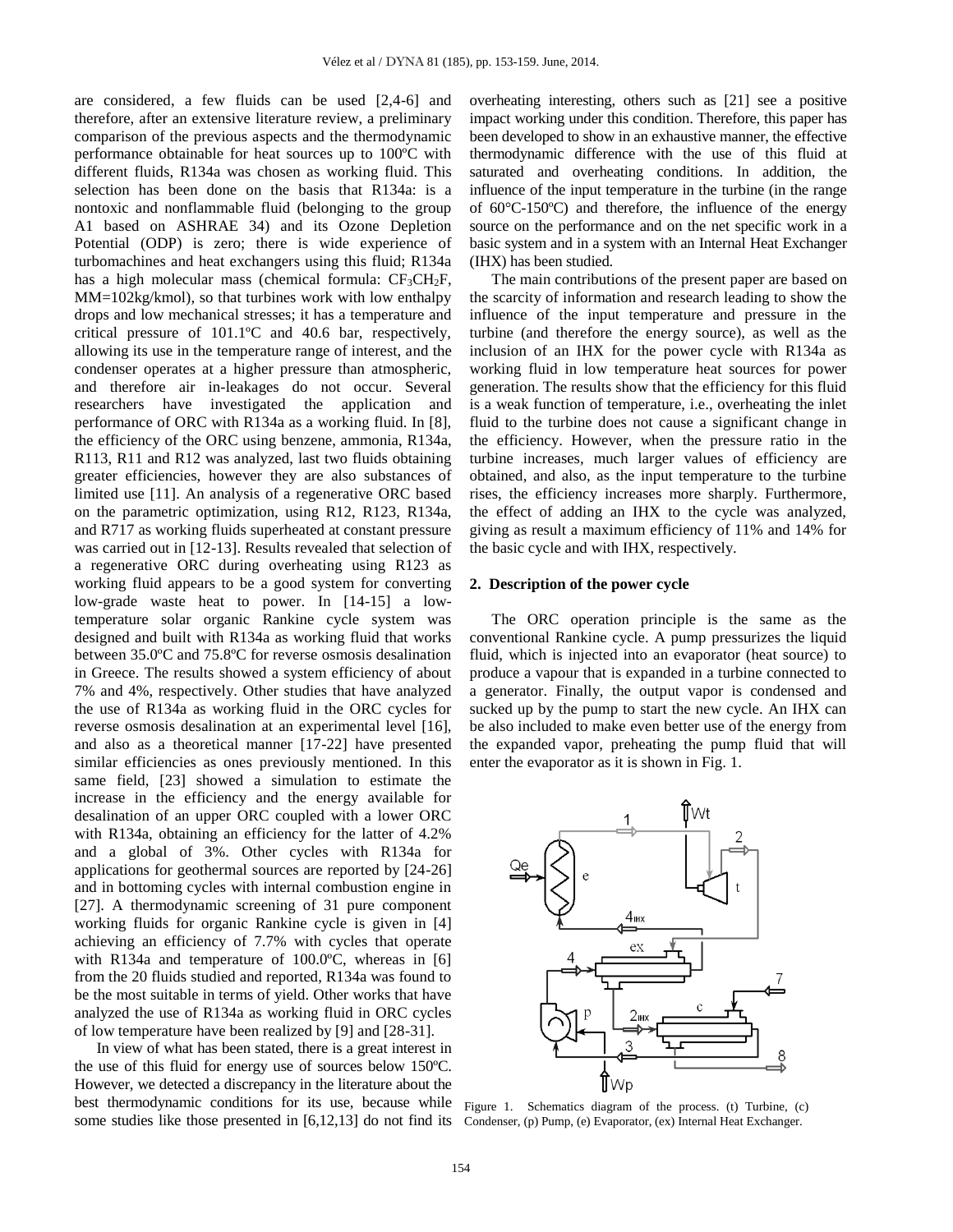

Figure 2. Typical T-s diagram for a Rankine power cycle.

According to the state points displayed in Fig. 1, Fig. 2 shows the power cycle in a T-s-diagram plotted with [32] data. As an example, an ideal cycle process is shown by segments, which are built from the state points 1, 2is, 3 and  $4_{\rm is}$  marked with ( $\circ$ ). The line segment 1- $2_{\rm is}$  represents an isentropic expansion with a production of output work. Heat is extracted from  $2_{is}$  to 3 along a constant subcritical pressure line. Then, an ideal compression of the saturated liquid from pressure at state point  $3$  to state point  $4_{is}$ . Finally, the segment  $4_{is}-1$  represents the heat addition at constant subcritical pressure to the highest temperature of the cycle at state point 1.

The previous case, but operating under conditions in which the expansion process as well as compression process have a certain efficiency, is represented by the segments built from the state points 1, 2, 3 and 4 marked with  $\circ$  in the same Fig. 2, which are also related to Fig. 1. In order to increase the process efficiency, an IHX is introduced (as it can be seen in Fig. 1), in which a portion of the rejected heat, represented by an enthalpy drop from 2 to  $2<sub>HIX</sub>$  at constant subcritical pressure, is transferred back to the fluid, raising its enthalpy from 4 to  $4_{\text{H}x}$  at constant subcritical pressure. Net heat rejection is indicated by the enthalpy drop from  $2_{\text{H}x}$  to 3 at constant subcritical pressure. State point 3 is at the lowest temperature of the cycle and above the temperature of the heat sink. Net input heat to the cycle occurs from 4 (or  $4_{HIX}$ ) to 1 at constant pressure. Net output work is the difference between the output work from state points 1 to 2 and the input work pump from state points 3 to 4.

# **3. Modelling of the process**

The equations used to determine the performance of the different configurations are presented in this section. Using the first law of thermodynamic, the performance of a Rankine cycle can be evaluated under diverse working conditions. For both configurations, the analysis assumes steady state conditions, no pressure drop or heat loss in the evaporator, IHX, condenser or pipes, and the constant isentropic efficiencies of 75% are assumed for the pump as well as for the turbine. The cycle's total energy efficiency is:

$$
\eta = \frac{\dot{W}_t - \dot{W}_p}{\dot{Q}_e} \tag{1}
$$

Where  $\dot{W}_t$  is the power out from the turbine;  $\dot{W}_p$  is the power input in the pump defined as:

$$
\dot{W}_t = \dot{m} \times (h_1 - h_2) \tag{2}
$$

$$
\dot{W}_p = \dot{m} \times (h_3 - h_4) \tag{3}
$$

and the  $\dot{Q}_e$  is the heat input in the evaporator defined as:

$$
\dot{Q}_e = \dot{m} \times (h_1 - h_4)_{\text{or}}
$$
\n
$$
\dot{Q}_e = \dot{m} \times (h_1 - h_{4\pi})
$$
\n(4)

An input temperature of the condensation water  $T_7=15^{\circ}C$ and a minimum working fluid condensation temperature of  $T_3 = 25$ °C have been considered. Otherwise, a pinch point of  $10^{\circ}$ C is maintained between T<sub>3</sub> and the output temperature of the condensation water  $(T_8)$  for both configurations. In the heating process, the overheating of the inlet fluid to the turbine  $(T_1)$  is considered from the condition of saturated steam up to its critical temperature. The minimum discharge pressure of the turbine  $(P_2)$  is equal to the saturation pressure of the fluid in liquid state  $(P_3)$  to the temperature  $T = 25$ °C.

The thermodynamic analysis of the cycle was performed using a process simulator  $HYSYS^{\circledcirc}$  (Hyprotech Co., Canada). This simulator is useful for thermodynamic analysis, especially at steady state condition, and it has the advantage of including fluid properties and ready to use optimization tools. Its predictions have been compared with the ones from [32] and the results are very similar. The simulation flow diagram is the same as the one presented in Fig. 1, and the method for resolving all the components is widely described in [3,10].

### **4. Results and discussion**

This section presents the results obtained in the simulations done with R134a fluid using the method described in section 3. As it was commented in the introduction, this fluid is of interest for the temperature range under study because of its good environmental characteristics, safety and thermophysical properties (temperature and critical pressure, boiling point, etc.).

Furthermore, it must be taken into account that the ideal working fluid for a Rankine cycle is that whose saturated vapor line is parallel to the line of expansion of the turbine. As a consequence, a maximum efficiency is ensured in the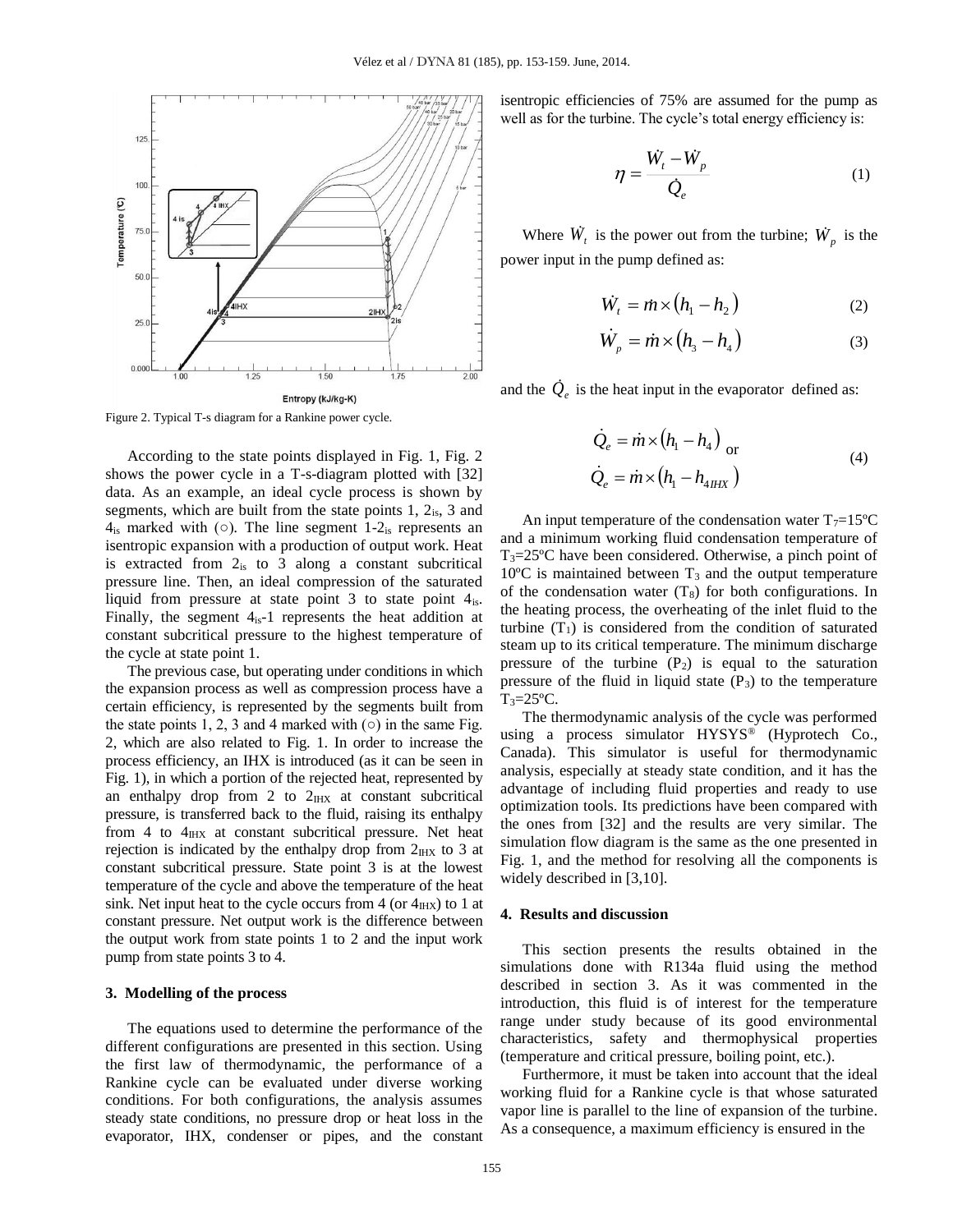

Figure 3. Influence of the P1/P2 ratio on the overall efficiency of the cycle under various conditions of saturation.

turbine when this works in the area of dry steam (as it is shown in Fig. 2). This fluid has a slight negative slope in the saturation curve, and therefore the expansion process can be very close to the line of dry steam.

The procedure for analyzing the behavior of this subcritical cycle consisted of varying the inlet temperature or pressure to the turbine and/or the discharge pressure of the turbine, until these conditions do not allow the fluid to be in the gaseous state neither in the input nor in the exit of the turbine. The results obtained for saturated and overheating conditions are presented in the sections below.

#### *4.1. Saturated conditions*

Fig. 3 has been realized to analyze the influence of the  $P_1/P_2$  ratio (in various conditions of saturation) on the efficiency of the cycle for this fluid. The discharge pressure P<sup>2</sup> at five different saturated conditions were studied (7, 10, 15, 20 or 30 bar) maintaining both the inlet temperature to the turbine (in saturated conditions) and the pressure  $P_1$ constant (the latter undoubtedly corresponds to the condition given by saturation temperature), for each curve. Fig. 3 shows that the highest efficiency is achieved when the inlet and the discharge pressure are the highest and lowest respectively, making higher the pressure ratio (i.e, making *Δh* greater and therefore producing more work). It is interesting to note that for the same pressure ratio, higher efficiencies are obtained for lower temperatures (or what it is, lower pressure  $P_1$ ); especially in the range from 77 $^{\circ}$ C to 101 $^{\circ}$ C, e.g., for a T<sub>1</sub> of 77 $^{\circ}$ C the efficiency was approximately 1.5% more than for a  $T_1$  of 101°C. For lower temperatures this influence begins to be unappreciable.

# *4.2. Overheated conditions.*

Figures 4 to 8 present the results obtained when the influence of the  $P_1/P_2$  ratio is analyzed with an overheated fluid at constant temperatures of 101°C, 95°C, 80°C, 70°C and 60°C, respectively. The inlet temperature to the turbine,  $T_1$ , was kept constant for all the curves, but varying the discharge pressure  $P_2$  and for each of the inlet pressures to the turbine  $P_1$  of 15, 20, 25 and 35 bar, (i.e., analyzing the influence of the  $P_1/P_2$  ratio with the fluid in overheating



Figure 4. Influence of the P1/P2 ratio on the overall efficiency of the cycle for the overheated fluid at T1=101ºC.



Figure 5. Influence of the  $P_1/P_2$  ratio on the overall efficiency of the cycle for the overheated fluid at  $T_1=95^{\circ}C$ .



Figure 6. Influence of the  $P_1/P_2$  ratio on the overall efficiency of the cycle for the overheated fluid at  $T_1=85^{\circ}C$ .

conditions on the overall efficiency of the cycle). Also the behavior of this cycle with each one of the saturation conditions presented in Fig. 3 was compared to the new conditions of overheating.

Firstly, it can be inferred from Fig. 4 to 8 that the behavior is similar to that discussed for Fig. 3, i.e., higher efficiency is achieved when the inlet and the discharge pressure is the highest and lowest respectively, (with higher pressure ratio, i.e., higher Δ*h* and therefore more work is produced). In addition, for the same pressure ratio higher efficiencies are obtained for lower  $P_1$  (especially in the range of 25 to 40 bar), e.g., the efficiency for a  $P_1$  of 25 bar was approximately 1.5% more than at saturated conditions for a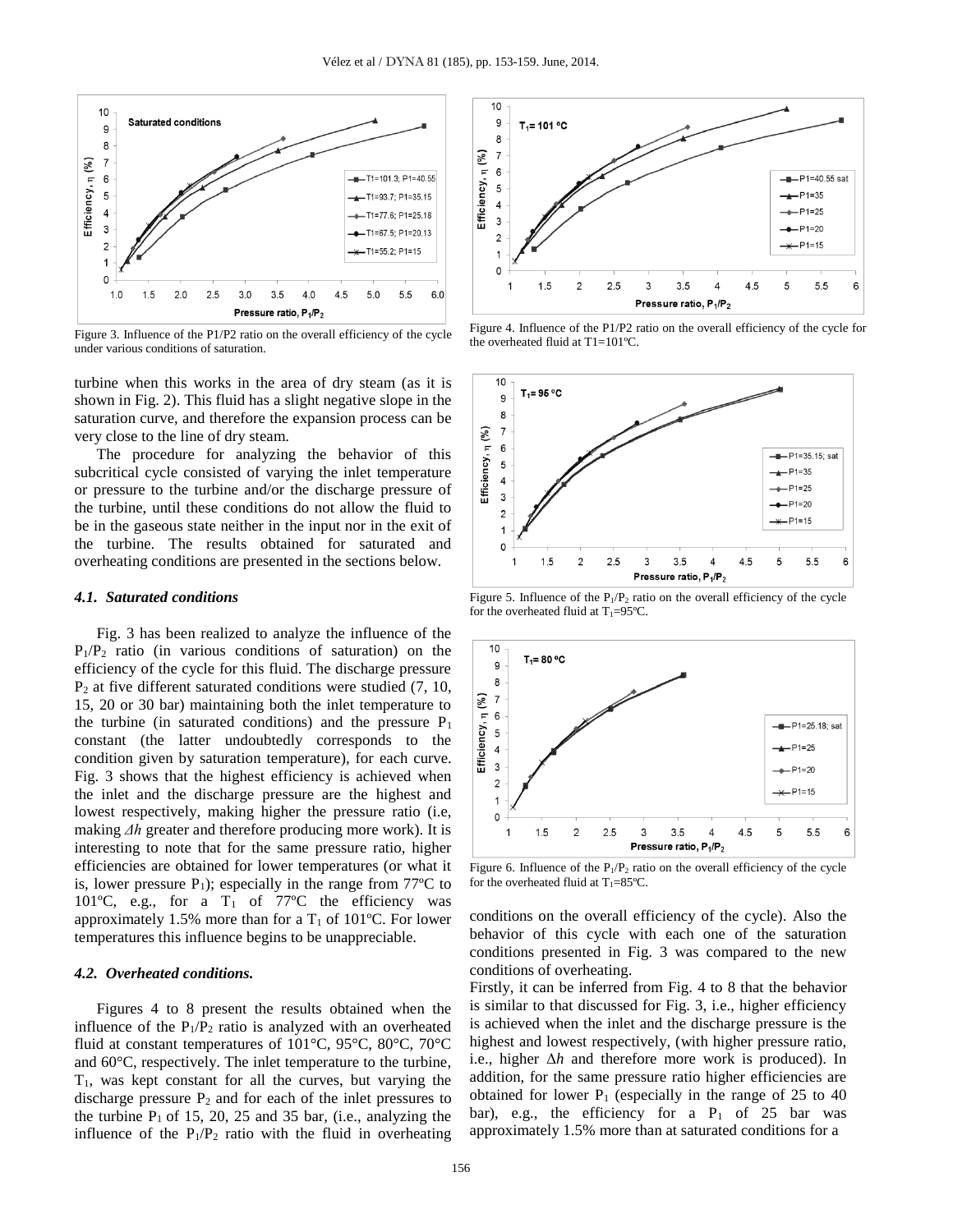

Figure 7. Influence of the P1/P2 ratio on the overall efficiency of the cycle for the overheated fluid at T1=70ºC.



Figure 8. Influence of the  $P_1/P_2$  ratio on the overall efficiency of the cycle for the overheated fluid at  $T_1=60^{\circ}C$ .

 $T_1$  of 101°C. For pressures less than 25 bar such influence was not very significant.

Also Figs. 4 to 8 show the condition of overheating causes a slight increase in efficiency compared to that achieved at saturation conditions. This occurs because the inlet temperature to the turbine has a wide range of effects on the efficiency of the system depending on the slope of the isobaric curve in the region of overheated steam on the T-s diagram. If a fluid has a significantly steeper slope in the region of high pressure isobaric curve than in the region of low pressure, the system's efficiency increases as the inlet temperature to the turbine increases, otherwise it decreases. In our case, given that the R134a fluid analysis shows a slight negative slope in the saturation curve (Fig. 2), a slight overheating causes a slight increase in *η*, whereas, when the ratio  $P_1/P_2$  increases, much higher values of this efficiency are obtained and in addition as  $T_1$  rises, such  $\eta$  increases more sharply.

Thus, the following section 4.3 discusses how the inlet temperature to the turbine  $T_1$  influences the efficiency of the cycle, at various constant  $P_1/P_2$  ratios.

# *4.3. Influence of the input temperature to the turbine T<sup>1</sup> on the efficiency of the cycle.*

In Fig. 9 the results on the *η* of the cycle by increasing the  $T_1$  at a constant  $P_1/P_2$  ratio are presented. It is obvious that when the  $P_1/P_2 = 1.5$  (which is the lowest of those studied, see Fig. 9) the efficiency,  $\eta$ , increases with  $T_1$ . However, it should be noted that *η* is a weak function of temperature for the case of the fluid studied (as it was



Figure 9. Influence of the input temperature to the turbine T1 on the efficiency of the cycle with constant P1/P2 ratio.

reported in the section 4.2), i.e. overheating the inlet fluid to the turbine does not cause a significant change in *η*. However, much higher values of *η* are obtained when the  $P_1/P_2$  ratio increases and also as  $T_1$  rises,  $\eta$  increases more sharply as it is shown in Fig. 9.

#### *4.4. Comparation of basic ORC vs. other with IHX*

Finally, Fig. 10 presents the results of simulations realized with a basic and with an IHX ORC (Fig. 1). The inlet pressure varies from 7 bar up to its critical pressure at four constant inlet turbine temperatures: 150°C, 120°C, 90°C and 60ºC. Also, a pinch point of  $5^{\circ}$ C is maintained between  $T_3$  and the output temperature of the condensation water  $(T_8)$  and a temperature difference ( $\Delta T$ ) between T<sub>2</sub> and T<sub>4</sub> of at least 5<sup>o</sup>C for the cycle with IHX. In the heating process, the overheating of the inlet fluid to the turbine  $(T_1)$  is considered from the condition of saturated steam up to its critical temperature.

In Fig. 10, the blue tendency lines and the open blue symbols indicate the energy efficiencies of the simple cycle, the green tendency lines and the green bold symbols point to the energy efficiencies of the cycle with IHX and the discontinuous red lines represent the net specific work (*wne)*. On the other hand, symbols represented with a triangle  $(\triangle)$ , square  $(\square)$ , circle  $(\bullet)$  and rhombus  $(\bullet)$  are linked with the analyzed temperatures of 150ºC, 120ºC, 90ºC and 60ºC, respectively.



Figure 10. Energy efficiency (η) with IHX (bold symbols) and without IHX (open symbols), and net specific work (wne) produced (discontinuos lines) vs. Pressure P1 for T1=150°C ( $\blacktriangle$ ), T1=120°C ( $\blacktriangleright$ ), 90°C ( $\blacktriangleright$ ), and 60°C ( $\blacklozenge$ ).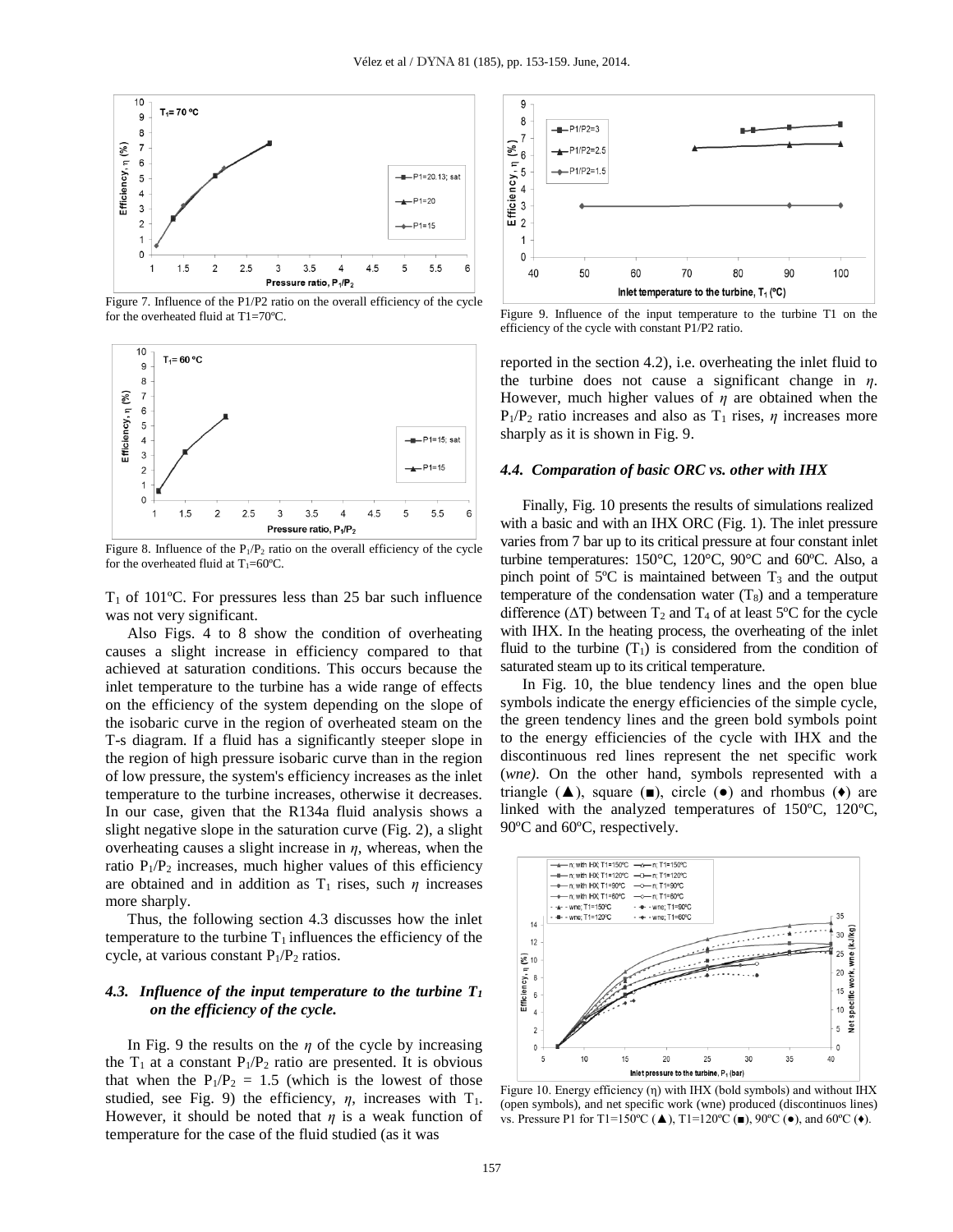Fig. 10 shows a behavior where both the *η* and the *wne* at all four temperatures increase. There are several reasons for this: noting firstly, that the input temperature and the discharge pressure of the turbine are fixed; second, we assume that the work produced by this device is that given by equation (2); third, if the Mollier diagram of this fluid is analyzed, it can be seen that, for a constant temperature, when the pressure increases,  $\Delta h$  rises, and  $\ddot{W}_t$  along with it, which ensures the increase of both *η* and the *wne* of the cycle. It is interesting to note how, for a same inlet pressure to the turbine  $P_1$ , there is no appreciable increase in  $\eta$  with increasing temperature in the case of the basic cycle. However, for the cycle with IHX, the difference is more representative, both in the same cycle with IHX at different temperatures, as compared to the basic cycle at the same  $T_1$ , except in the latter case, for temperatures of 60ºC and 90ºC, in which it is not very noticeable the inclusion of an IHX. This occurs because as was mentioned in the preceding sections, in the case of the basic cycle, the overheating of the fluid does not cause an appreciable increase in *η*, except for pressures close to the maximum allowed by the  $T_1$ studied (i.e. to higher pressure ratios), where this effect starts to be noticeable. As an example for illustrating this, considering an inlet pressure to the turbine of 20 bar, an increase of the inlet temperature to the turbine from 90ºC to 150ºC, caused a raise in the efficiency of 2.5% for the case of cycle with IHX. For this same pressure and inlet temperature to the turbine of 90ºC, the inclusion of the IHX caused an increase in the efficiency of 0.8%, approximately, with respect to the basic cycle.

On the other hand, for the same inlet pressure to the turbine  $P_1$ , there is an appreciable increase in *η* with increasing temperature in the case of a cycle with IHX due to the recovery of energy. As a consequence, the amount of energy required from the heat source decreases and the overall cycle efficiency increases, as can be seen in the same eq. (1).

## **5. Conclusions**

Based on the simulations carried out, the system's efficiency proposed is a weak function of temperature, because overheating the inlet fluid to the turbine does not cause a significant change in the overall efficiency of the cycle. However, when the pressure ratio in the turbine increases (obviously limited by the temperature of the heat source), much larger values of efficiency are obtained ( $\approx$ 5% more as maximum for the same temperature  $T_1$ ) and also, as the inlet temperature to the turbine rises, the efficiency increases more sharply  $(\approx 1\%$  more as maximum for the same pressure ratio  $P_1/P_2$ ). Furthermore, adding an internal heat exchanger to the cycle increases significantly the efficiency values obtained ( $\approx$ 3% more as maximum).

Moreover, considering the energy analysis carried out, it can be concluded that the ORC with R134a as working fluid is suitable for the production of useful energy using low enthalpy heat, as it is possible to operate in relatively low temperature ranges. In addition, many of the aspects taken into account nowadays in these processes, such as environmental issues, safety and efficient and rational use of energy have been satisfied.

# **Acknowledgements**

Authors acknowledge all the invaluable comments by Eng. Cecilia Sanz M. from CARTIF. Fredy Vélez. thanks the scholarship awarded by the "Programa Iberoamericano de Ciencia y Tecnología para el Desarrollo", CYTED, CARTIF Technological Center and University of Valladolid in order to carry out his doctoral thesis, on which this paper is based.

#### **References**

[1] Realpe, A., Diaz-Granados, J.A. and Acevedo, M.T., Electricity generation and wind potential assessment in regions of Colombia. *Dyna,* vol 171, pp, 116-122, 2012.

[2] Vélez, F., Segovia, J., Martín, M.C., Antolín, G., Chejne, F. and Quijano, A., A technical, economical and market review of organic Rankine cycles for the conversion of low-grade heat for power generation. *Renewable & Sustainable Energy Reviews,* vol. 16, pp. 4175–4189, 2012.

[3] Vélez, F., Chejne, F., Antolín, G. and Quijano, A., Theoretical analysis of a transcritical power cycle for power generation from waste energy at low temperature heat source. *Energy Conversion and Management*, vol. 60, pp. 188–195, 2012.

[4] Saleh, B., Koglbauer, G., Wendland, M. and Fischer, J., Working fluids for low temperature organic Rankine cycles. *Energy,* Vol. 32, pp. 1210– 1221, 2007.

[5] Quolin, S., Declaye, S., Tchange, B.F. and Lemort, V., Thermo-Economic optimization of waste heat recovery organic Rankine cycles. *Applied Thermal Engineering*, vol. 31, pp. 2885-2893, 2011.

[6] Tchange, B.F., Papadakis, G., Lambrinos, G. and Frangoudakis, A., Fluid selection for a low-temperature solar organic Rankine cycle. *Applied Thermal Engineering*, vol. 29, pp. 2468–2476, 2009.

[7] Quolin, S., Aumann, R., Grill, A., Schuster, A., Lemort, V. and Spliethoff, H., Dynamic modeling and optimal control strategy of waste heat recovery organic Rankine cycles. *Applied Energy*, vol. 88, pp. 2183– 2190, 2011.

[8] Hung, T.C., Shal, T.Y. and Wang, S.K., A review of organic Rankine cycles (ORC`s) for the recovery of low-grade waste heat. *Energy,* vol. 22 (7), pp. 661-667, 1997.

[9] Chen, H., Goswami, Y. and Stefanakos, E., A review of thermodynamic cycles and working fluids for the conversion of low-grade heat. *Renewable & Sustainable Energy Reviews*, vol. 14, pp.3059–3067, 2010.

[10] Vélez, F., Segovia, J., Martín, M.C., Antolín, G., Chejne, F. and Quijano, A., Comparative study of working fluids for a Rankine cycle operating at low temperature. *Fuel Processing Technology*, vol. 103, pp.71–77, 2012.

[11] U.S. Environmental Protection Agency. Class I Ozone Depleting Substances. [Online]. [date of reference March  $11<sup>th</sup>$  of 2013] Available at: www.epa.gov/ozone/science/ods/classone.html.

[12] Roy, J.P., Mishra, M.K. and Misra, A., Parametric optimization and performance analysis of a waste heat recovery system using organic Rankine cycle. *Energy*, vol. 35, pp. 5049-5062, 2010.

[13] Roy, J.P., Mishra, M.K. and Misra, A., Parametric optimization and performance analysis of a regenerative organic Rankine cycle using lowgrade waste heat for power generation. *International Journal of Green Energy*, vol. 8 (2), pp. 173–196, 2011.